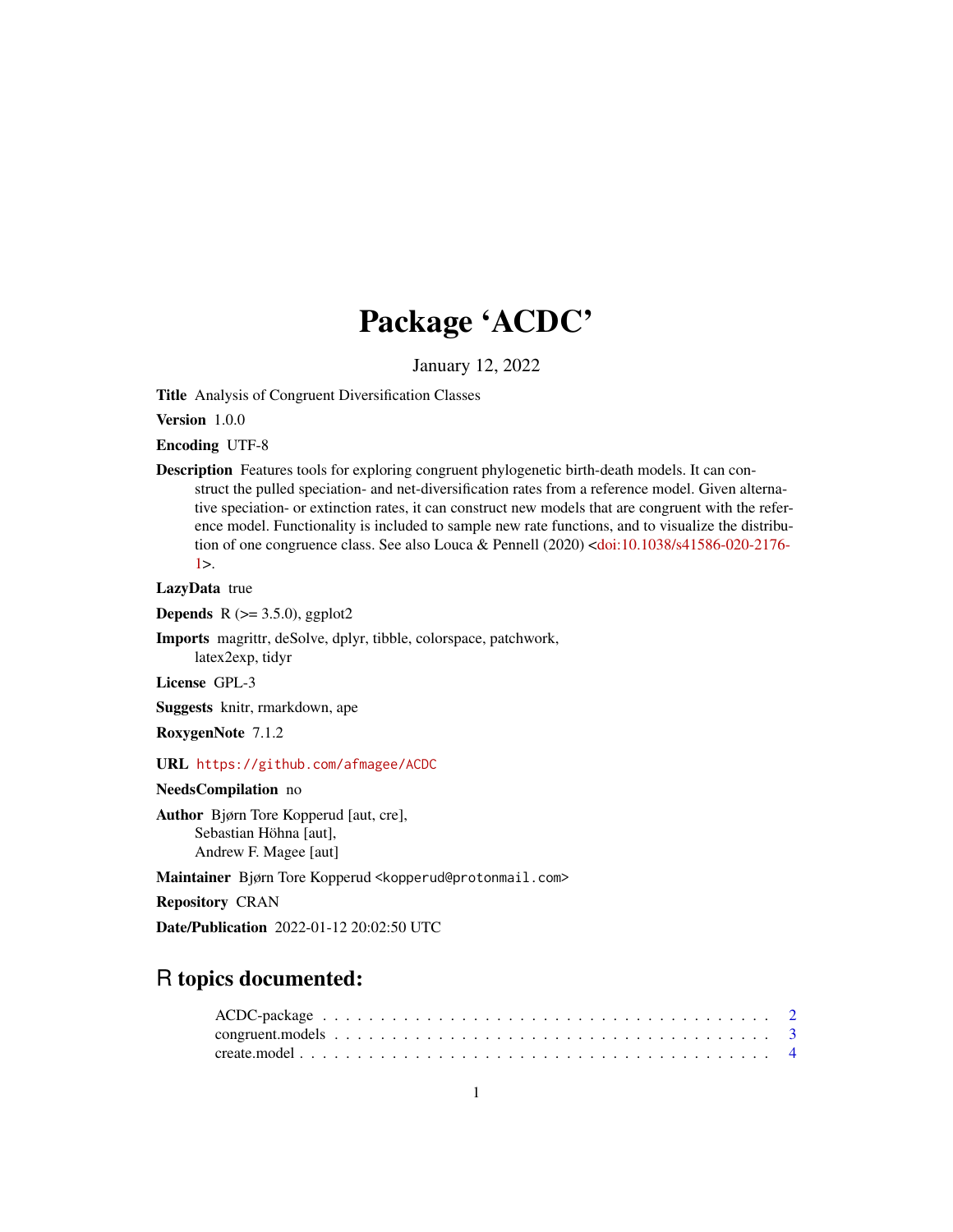<span id="page-1-0"></span>

| Index |                                                                                                                     | 20             |
|-------|---------------------------------------------------------------------------------------------------------------------|----------------|
|       |                                                                                                                     |                |
|       |                                                                                                                     |                |
|       |                                                                                                                     |                |
|       |                                                                                                                     |                |
|       |                                                                                                                     |                |
|       |                                                                                                                     |                |
|       |                                                                                                                     |                |
|       |                                                                                                                     |                |
|       |                                                                                                                     |                |
|       |                                                                                                                     | -9             |
|       |                                                                                                                     | 9              |
|       |                                                                                                                     | $-8$           |
|       | $primates_ebd_tess \dots \dots \dots \dots \dots \dots \dots \dots \dots \dots \dots \dots \dots \dots \dots \dots$ | - 8            |
|       | $primates_ebd\_log \ldots \ldots \ldots \ldots \ldots \ldots \ldots \ldots \ldots \ldots \ldots \ldots$             | 7              |
|       |                                                                                                                     | 7              |
|       |                                                                                                                     | $\overline{7}$ |
|       |                                                                                                                     | -6             |
|       |                                                                                                                     | -5             |
|       |                                                                                                                     | -5             |

ACDC-package *ACDC: Analysis of Congruent Diversification Classes*

# Description

Features tools for exploring congruent phylogenetic birth-death models. It can construct the pulled speciation- and net-diversification rates from a reference model. Given alternative speciation- or extinction rates, it can construct new models that are congruent with the reference model. Functionality is included to sample new rate functions, and to visualize the distribution of one congruence class. See also Louca & Pennell (2020) <doi:10.1038/s41586-020-2176-1>.

#### References

• Louca, S., & Pennell, M. W. (2020). Extant timetrees are consistent with a myriad of diversification histories. Nature, 580(7804), 502-505.

#### Author(s)

Maintainer: Bjørn Tore Kopperud <kopperud@protonmail.com>

Authors:

- Sebastian Höhna
- Andrew F. Magee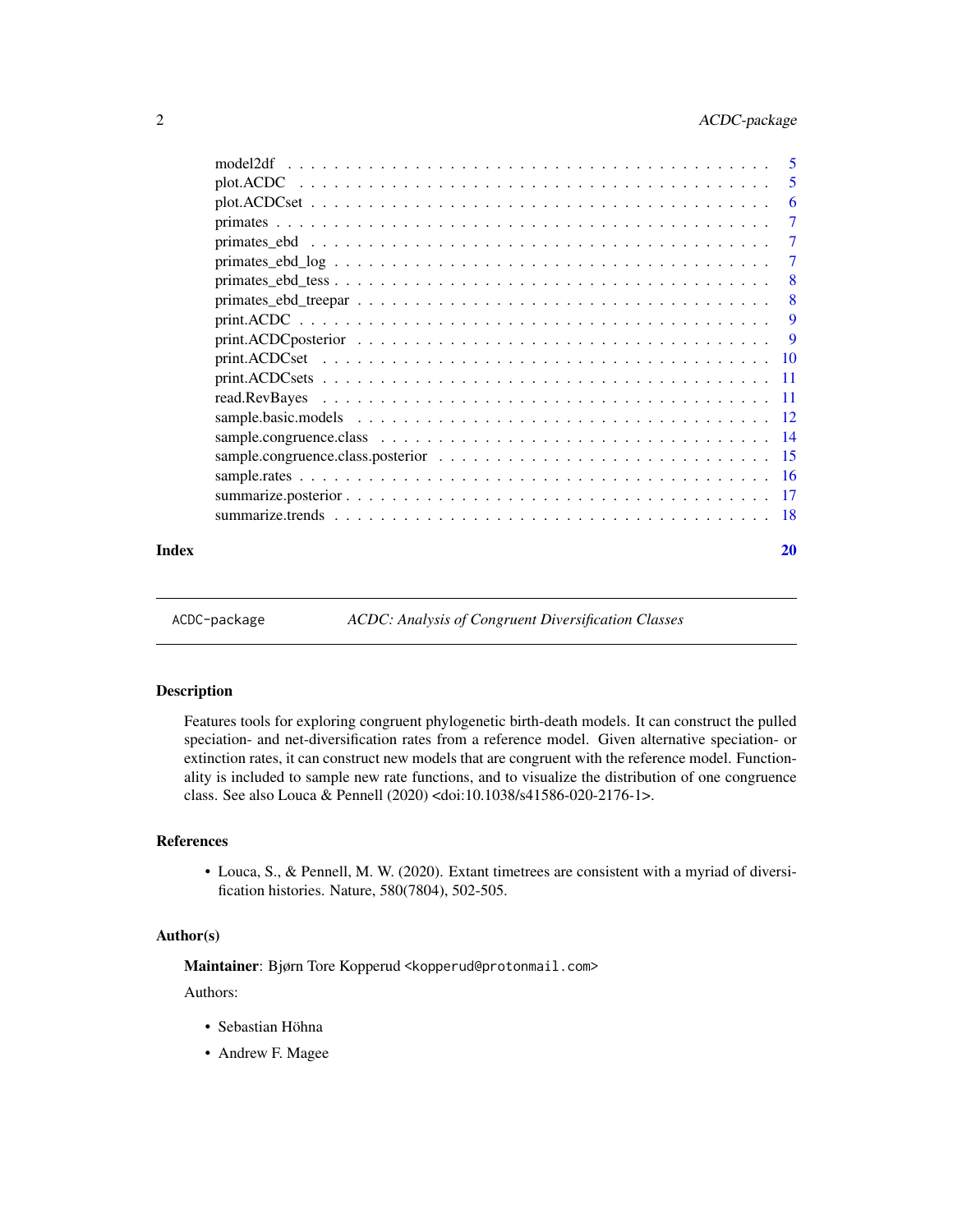# <span id="page-2-0"></span>congruent.models 3

# See Also

Useful links:

• <https://github.com/afmagee/ACDC>

congruent.models *Create a set of congruent models*

## Description

Create a set of congruent models

# Usage

```
congruent.models(model, mus = NULL, lambdas = NULL, keep_ref = TRUE)
```
# Arguments

| model    | The reference model. An object of class "ACDC"                  |
|----------|-----------------------------------------------------------------|
| mus      | A list of extinction-rate functions                             |
| lambdas  | A list of speciation-rate functions                             |
| keep_ref | Whether or not to keep the reference model in the congruent set |

#### Value

An object of class "ACDCset"

```
data(primates_ebd)
lambda <- approxfun(primates_ebd$time, primates_ebd$lambda)
mu <- approxfun(primates_ebd$time, primates_ebd$mu)
## A reference model
times <- seq(0, max(primates_ebd$time), length.out = 500)
model <- create.model(lambda, mu, times = times)
mu1 <- lapply(c(0.5, 1.5, 3.0), function(m) function(t) m)
model_set1 <- congruent.models(model, mus = mu1)
model_set1
lambda0 <- lambda(0.0) ## Speciation rates must all be equal at the present
bs <- c(0.0, 0.01, 0.02)
lambda1 <- lapply(bs, function(b) function(t) lambda0 + b*t)
```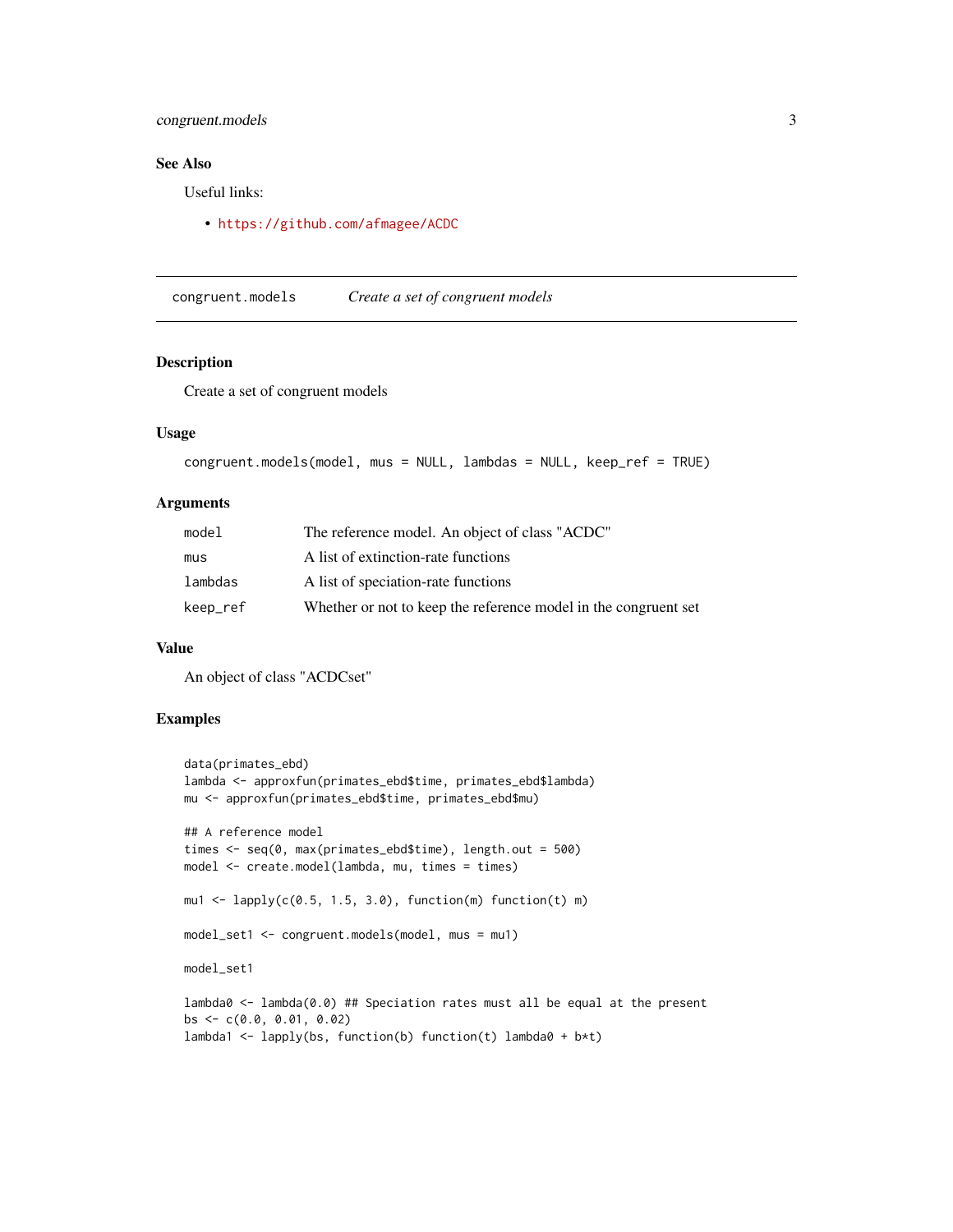<span id="page-3-0"></span>4 create.model

```
model_set2 <- congruent.models(model, lambdas = lambda1)
model_set2
```
create.model *Computes the congruent class, i.e., the pulled rates.*

# Description

Computes the congruent class, i.e., the pulled rates.

#### Usage

```
create.model(
  func_spec0,
  func_ext0,
  times = seq(from = 0, to = 5, by = 0.005),
  func_p_spec = NULL,
  func_p\_div = NULL\lambda
```
# Arguments

| func_spec0  | The speciation rate function (measured in time before present). |
|-------------|-----------------------------------------------------------------|
| func_ext0   | The extinction rate function (measured in time before present). |
| times       | the time knots for the piecewise-linear rate functions          |
| func_p_spec | the pulled speciation rate function                             |
| func_p_div  | the pulled net-diversification rate function                    |

#### Value

A list of rate functions representing this congruence class.

```
lambda1 <- function(t) exp(0.3*t) - 0.5*t + 1mu1 <- function(t) exp(0.3*t) - 0.2*t + 0.2model1 <- create.model(lambda1, mu1, times = seq(0, 5, by = 0.005))
model1
data("primates_ebd")
lambda2 <- approxfun(primates_ebd[["time"]], primates_ebd[["lambda"]])
mu2 <- approxfun(primates_ebd[["time"]], primates_ebd[["mu"]])
model2 <- create.model(lambda2, mu2, primates_ebd[["time"]])
model2
```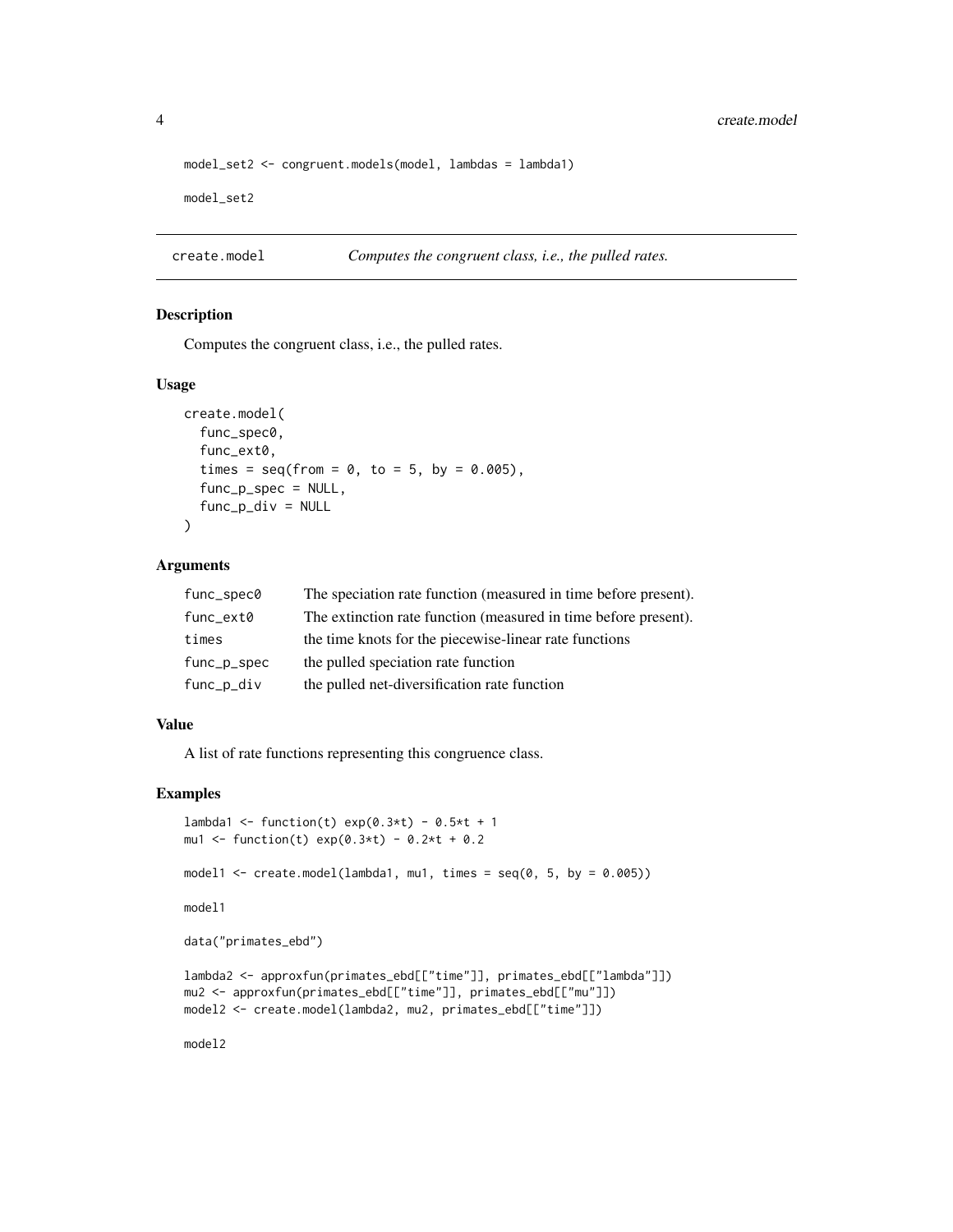<span id="page-4-0"></span>model2df *model2df*

# Description

model2df

# Usage

model2df(model, gather = TRUE, rho = 1)

#### Arguments

| model  | an object of class "ACDC"                                                          |
|--------|------------------------------------------------------------------------------------|
| gather | boolean. Whether to return wide or long data frame                                 |
| rho    | the sampling fraction at the present. Used to calculate the pulled speciation rate |

# Value

a data frame

# Examples

```
lambda <- function(t) 2.0 + sin(0.8*t)mu \leftarrow function(t) 1.5 + exp(0.15*t)
times \leq seq(from = 0, to = 4, length.out = 1000)
model <- create.model( lambda, mu, times = times)
```
model2df(model)

plot.ACDC *Plots the rate functions including the pulled rates.*

# Description

Plots the rate functions including the pulled rates.

#### Usage

## S3 method for class 'ACDC'  $plot(x, \ldots)$ 

|   | An object of class "ACDC" |
|---|---------------------------|
| . | other parameters          |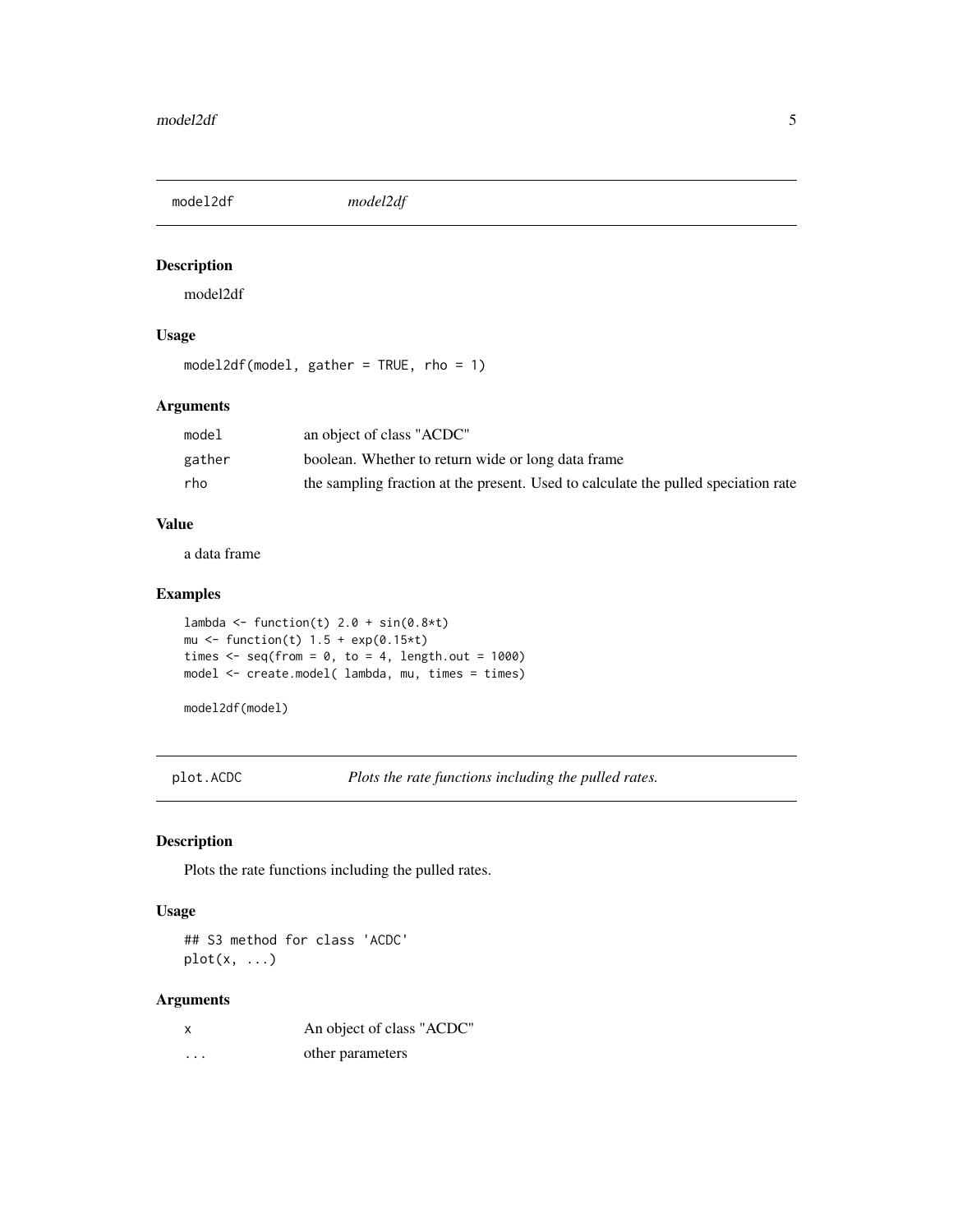# Examples

```
data(primates_ebd)
lambda <- approxfun(primates_ebd$time, primates_ebd$lambda)
mu <- approxfun(primates_ebd$time, primates_ebd$mu)
times <- seq(0, max(primates_ebd$time), length.out = 500)
model <- create.model(lambda, mu, times = times)
plot(model)
```
plot.ACDCset *Plots the rate functions*

#### Description

Plots the rate functions

#### Usage

## S3 method for class 'ACDCset' plot(x, ...)

#### Arguments

|   | A list of congruent birth-death x |
|---|-----------------------------------|
| . | other parameters                  |

#### Value

nothing

```
data(primates_ebd)
lambda <- approxfun(primates_ebd$time, primates_ebd$lambda)
mu <- approxfun(primates_ebd$time, primates_ebd$mu)
times <- seq(0, max(primates_ebd$time), length.out = 500)
model <- create.model(lambda, mu, times = times)
mus \le list(function(t) 0.2 + exp(0.01*t),
           function(t) 0.2 + sin(0.35*t) + 0.1*t,
           function(t) 1.0,
           function(t) 0.5 + 0.2*tmodels <- congruent.models(model, mus = mus)
plot(models)
```
<span id="page-5-0"></span>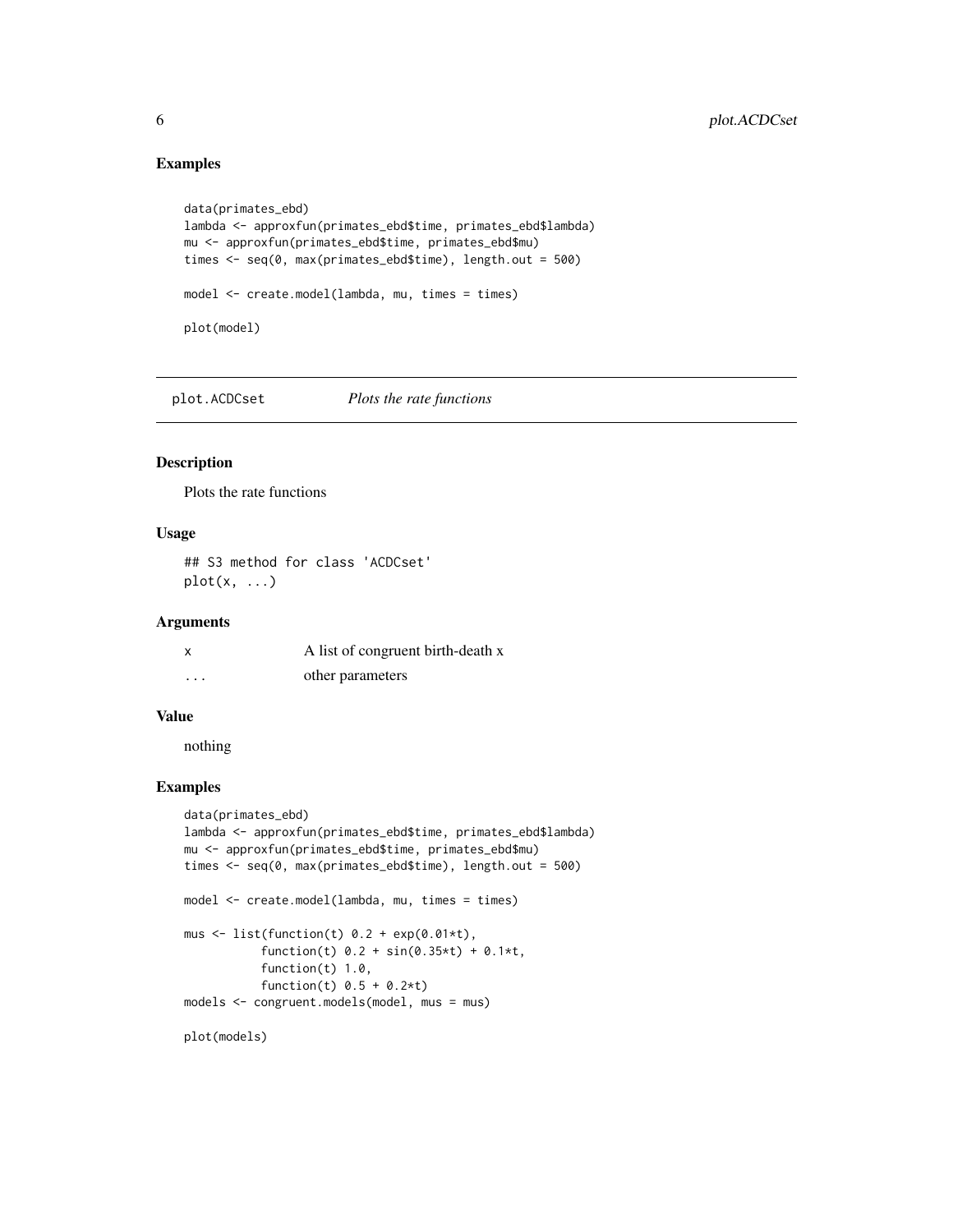<span id="page-6-0"></span>

#### Description

The example tree taken from the RevBayes tutorial website

#### Usage

data(primates)

#### Format

An object of class phylo of length 5.

primates\_ebd *RevBayes Primates birth-death model*

# Description

The results of a bayesian horseshoe markov random field (HSMRF) episodic birth-death model, fitted on the primates tree. One hundred episodes. Each estimate is the posterior median. The time unit is millions of years before the present.

# Usage

```
data(primates_ebd)
```
#### Format

An object of class tbl\_df (inherits from tbl, data.frame) with 100 rows and 3 columns.

primates\_ebd\_log *Primates birth-death model*

#### Description

See ?primates\_ebd, but including posterior samples instead of a summary.

#### Usage

```
data(primates_ebd_log)
```
#### Format

An object of class tbl\_df (inherits from tbl, data.frame) with 251 rows and 604 columns.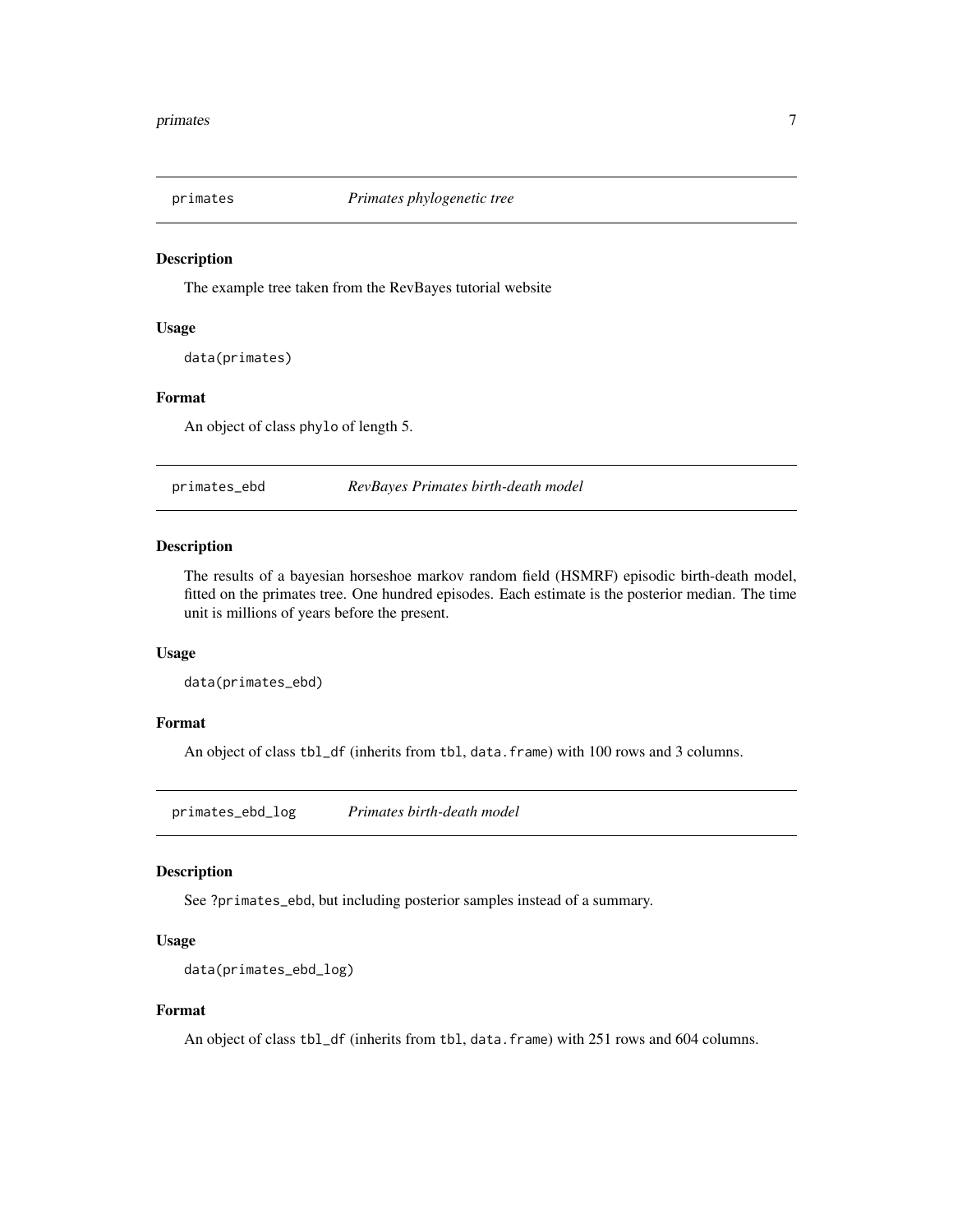<span id="page-7-0"></span>primates\_ebd\_tess *TESS Primates birth-death model*

#### Description

The results of a bayesian episodic birth-death model in the R-package TESS, fitted on the primates tree. One hundred episodes. Each estimate is the posterior median. The time unit is millions of years before the present.

#### Usage

```
data(primates_ebd_tess)
```
# Format

An object of class tbl\_df (inherits from tbl, data.frame) with 100 rows and 3 columns.

primates\_ebd\_treepar *TreePar Primates birth-death model*

# Description

The results of a birth-death model in the R-package TreePar, fitted on the primates tree. The estimated model has two epochs, that are maximum-likelihood estimates. The time unit is millions of years before the present.

# Usage

```
data(primates_ebd_treepar)
```
# Format

An object of class tbl\_df (inherits from tbl, data.frame) with 100 rows and 3 columns.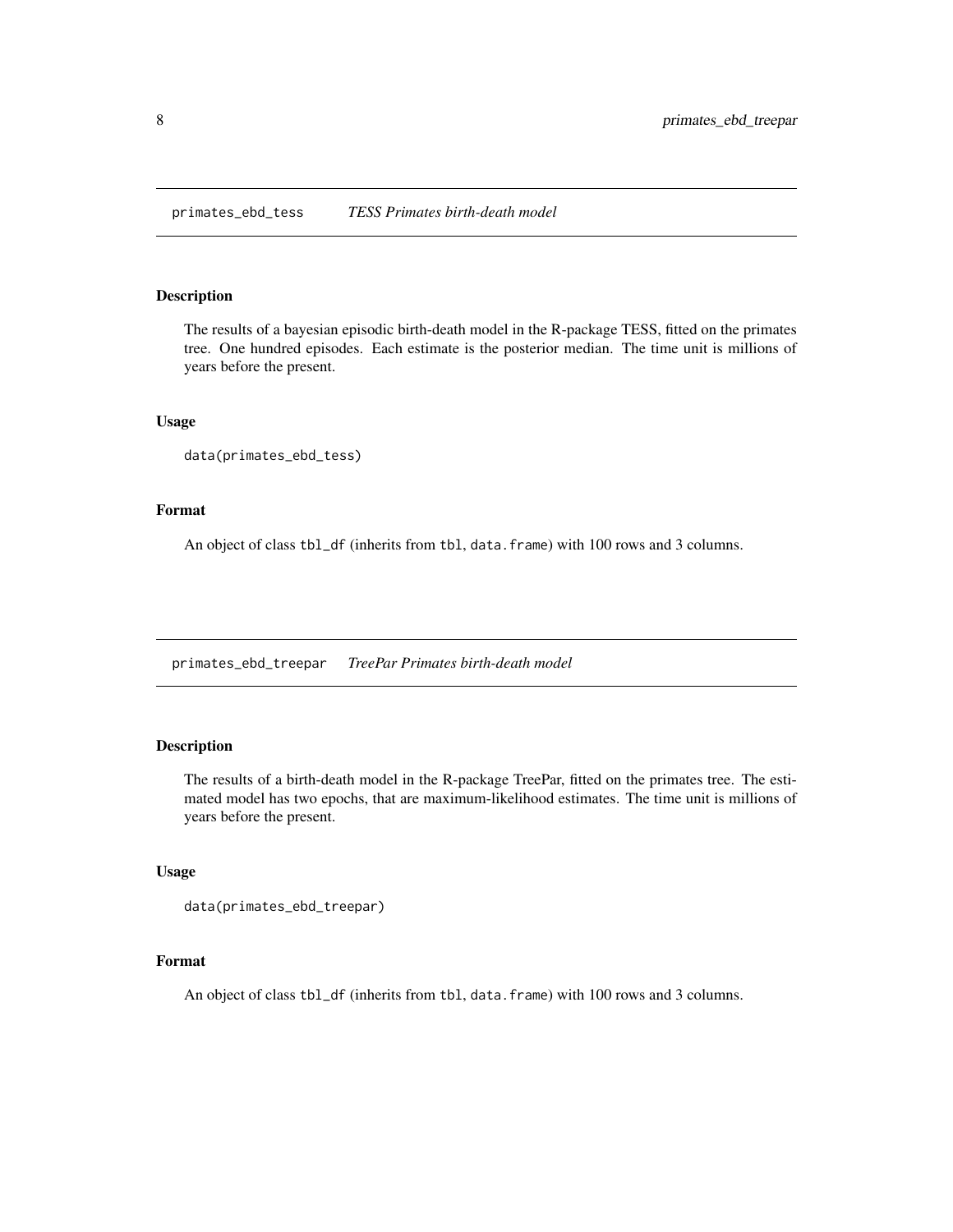<span id="page-8-0"></span>

# Description

Print method for ACDC object

# Usage

## S3 method for class 'ACDC'  $print(x, \ldots)$ 

# Arguments

| X        | and object of class ACDC |
|----------|--------------------------|
| $\cdots$ | other arguments          |

# Examples

```
data(primates_ebd)
lambda <- approxfun(primates_ebd$time, primates_ebd$lambda)
mu <- approxfun(primates_ebd$time, primates_ebd$mu)
times <- seq(0, max(primates_ebd$time), length.out = 500)
model <- create.model(lambda, mu, times = times)
print(model)
```
print.ACDCposterior *Title*

# Description

Title

# Usage

## S3 method for class 'ACDCposterior'  $print(x, \ldots)$ 

| x        | a list of ACDC objects |
|----------|------------------------|
| $\cdots$ | additional parameters  |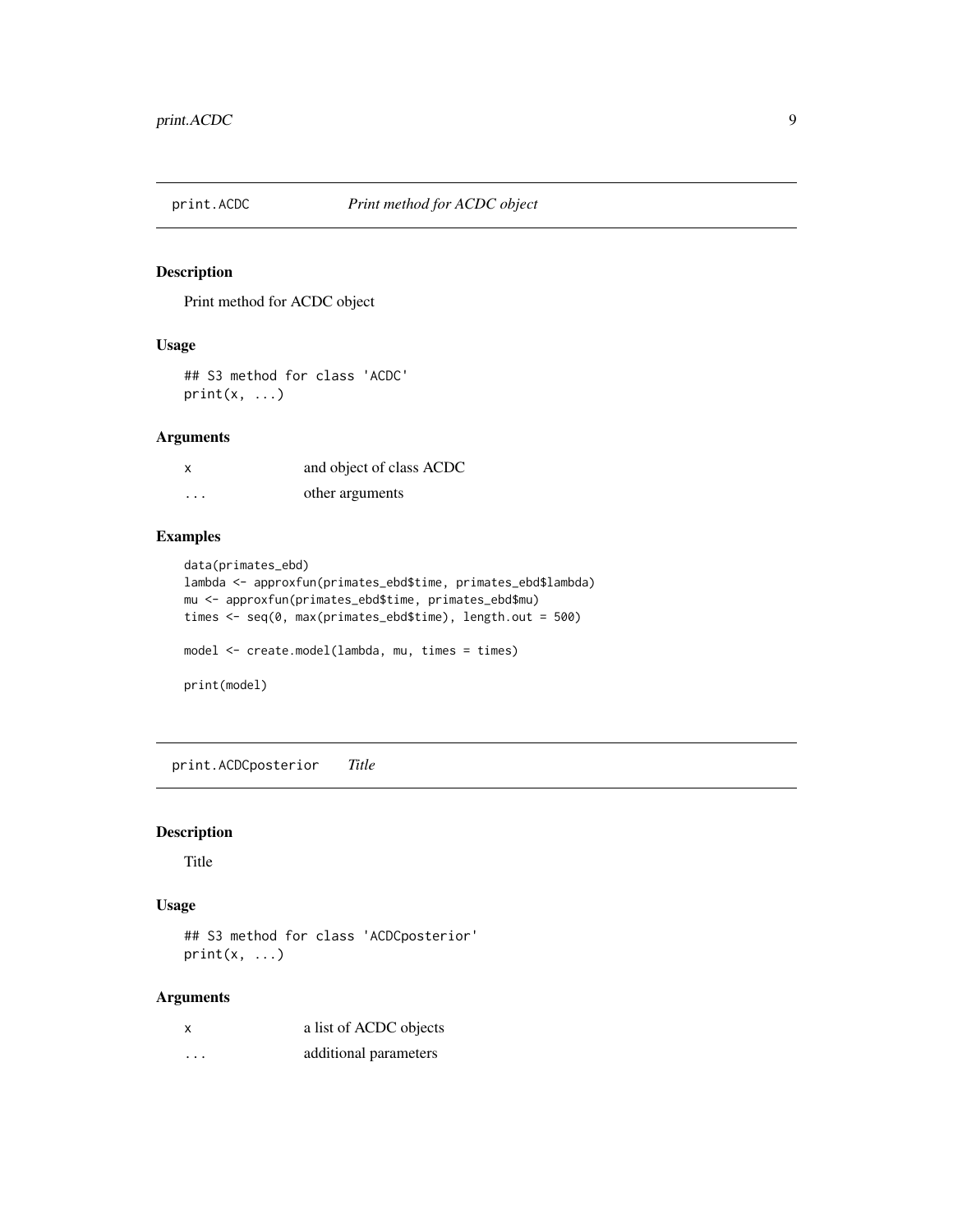# Value

nothing

# Examples

```
data(primates_ebd_log)
posterior <- read.RevBayes(primates_ebd_log, max_t = 65, n_samples = 20)
print(posterior)
```
print.ACDCset *Print method for ACDCset object*

## Description

Print method for ACDCset object

# Usage

## S3 method for class 'ACDCset'  $print(x, \ldots)$ 

# Arguments

| X | an object of class ACDCset |
|---|----------------------------|
| . | other arguments            |

```
data(primates_ebd)
lambda <- approxfun(primates_ebd$time, primates_ebd$lambda)
mu <- approxfun(primates_ebd$time, primates_ebd$mu)
times <- seq(0, max(primates_ebd$time), length.out = 500)
model <- create.model(lambda, mu, times = times)
mus \le list(function(t) 0.2 + exp(0.01*t),
           function(t) 0.2 + sin(0.35*t) + 0.1*t,
           function(t) 1.0,
           function(t) 0.5 + 0.2*tmodels <- congruent.models(model, mus = mus)
print(models)
```
<span id="page-9-0"></span>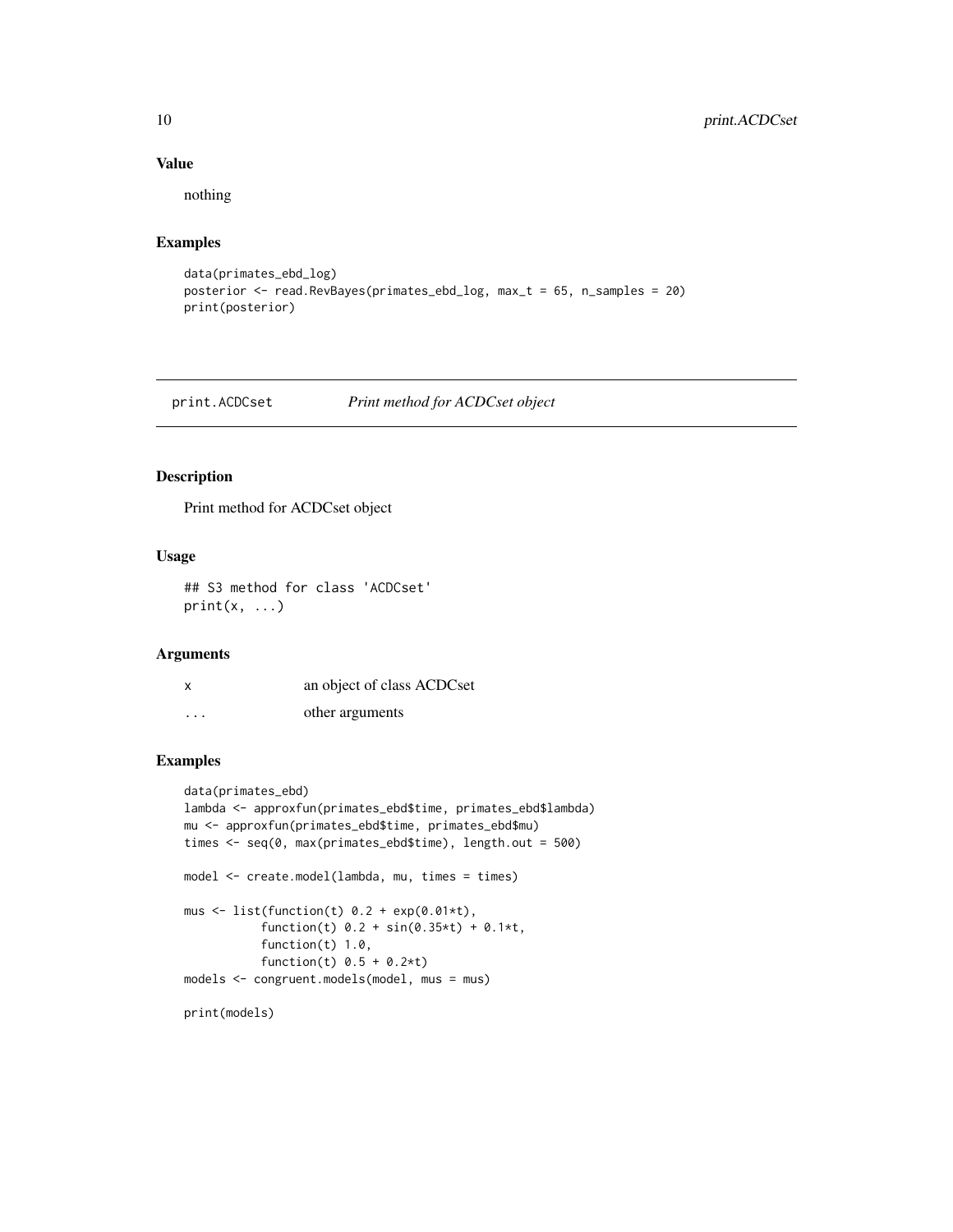<span id="page-10-0"></span>print.ACDCsets *print.ACDCsets*

# Description

print.ACDCsets

# Usage

## S3 method for class 'ACDCsets'  $print(x, \ldots)$ 

#### Arguments

| x        | a list of (congruent) ACDC sets |
|----------|---------------------------------|
| $\cdots$ | additional parameters           |

#### Value

nothing

# Examples

data(primates\_ebd\_log)

posterior <- read.RevBayes(primates\_ebd\_log, max\_t = 65, n\_samples = 20)

```
samples <- sample.congruence.class.posterior(posterior,
```

```
num.samples = 20,
rate.type = "extinction",
rate0.median = 0.1,
model = "MRF",
max rate = 1.0
```
print(samples)

read.RevBayes *read RevBayes log file*

#### Description

read RevBayes log file

# Usage

```
read.RevBayes(x, n_times, max_t = 100, n_samples = 20, summary_type = "none",
extinction_prefix = "extinction_rate.", speciation_prefix = "speciation_rate.")
```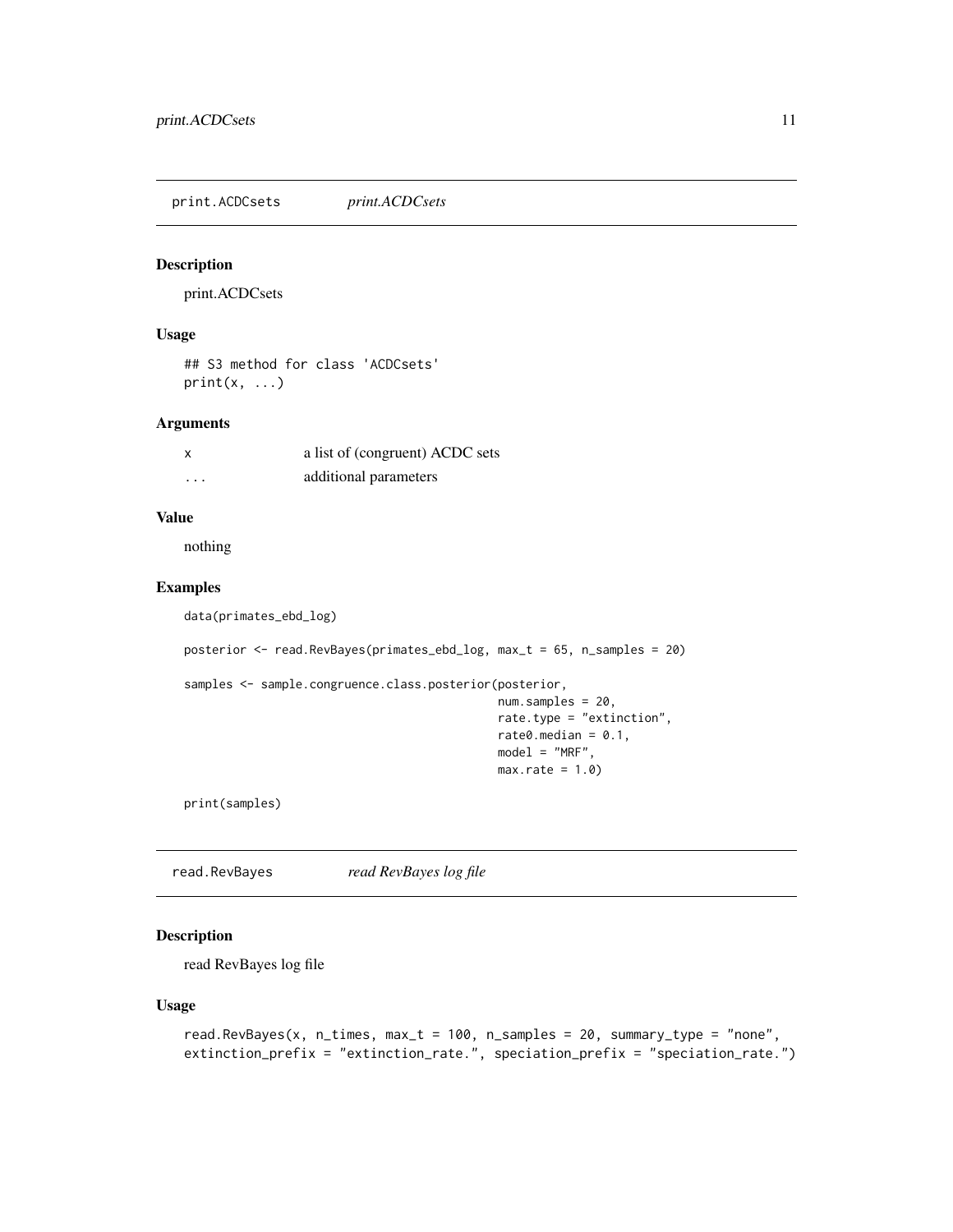# <span id="page-11-0"></span>Arguments

| x                 | path to log, or data frame                                                                            |  |  |  |  |  |  |
|-------------------|-------------------------------------------------------------------------------------------------------|--|--|--|--|--|--|
| n_times           | number of time knots                                                                                  |  |  |  |  |  |  |
| max_t             | tree height                                                                                           |  |  |  |  |  |  |
| n_samples         | first n posterior samples                                                                             |  |  |  |  |  |  |
| summary_type      | either "none" for all the posterior samples, or "mean" or "median" for the poste-<br>rior mean/median |  |  |  |  |  |  |
|                   | extinction_prefix                                                                                     |  |  |  |  |  |  |
|                   | the prefix string for the extinction rate column names. Must be unique                                |  |  |  |  |  |  |
| speciation_prefix |                                                                                                       |  |  |  |  |  |  |
|                   | the prefix string for the speciation rate column names. Must be unique                                |  |  |  |  |  |  |
|                   |                                                                                                       |  |  |  |  |  |  |

# Value

a set of ACDC models, each being a sample in the posterior

# Examples

```
data(primates_ebd_log)
posterior <- read.RevBayes(primates_ebd_log, n_times = 500, max_t = 65, n_samples = 20)
```
<span id="page-11-1"></span>sample.basic.models *Samples simple increase/decrease models through time with noise.*

# Description

Samples simple increase/decrease models through time with noise.

#### Usage

```
sample.basic.models(
 times,
 rate0 = NULL,model = "exponential",
 direction = "decrease",
 noisy = TRUE,MRF.type = "HSMRF",
 monotonic = FALSE,
 fc.mean = 3,
 rate0.median = 0.1,
 rate0.logsd = 1.17481,
 min.rate = 0,
 max rate = 10)
```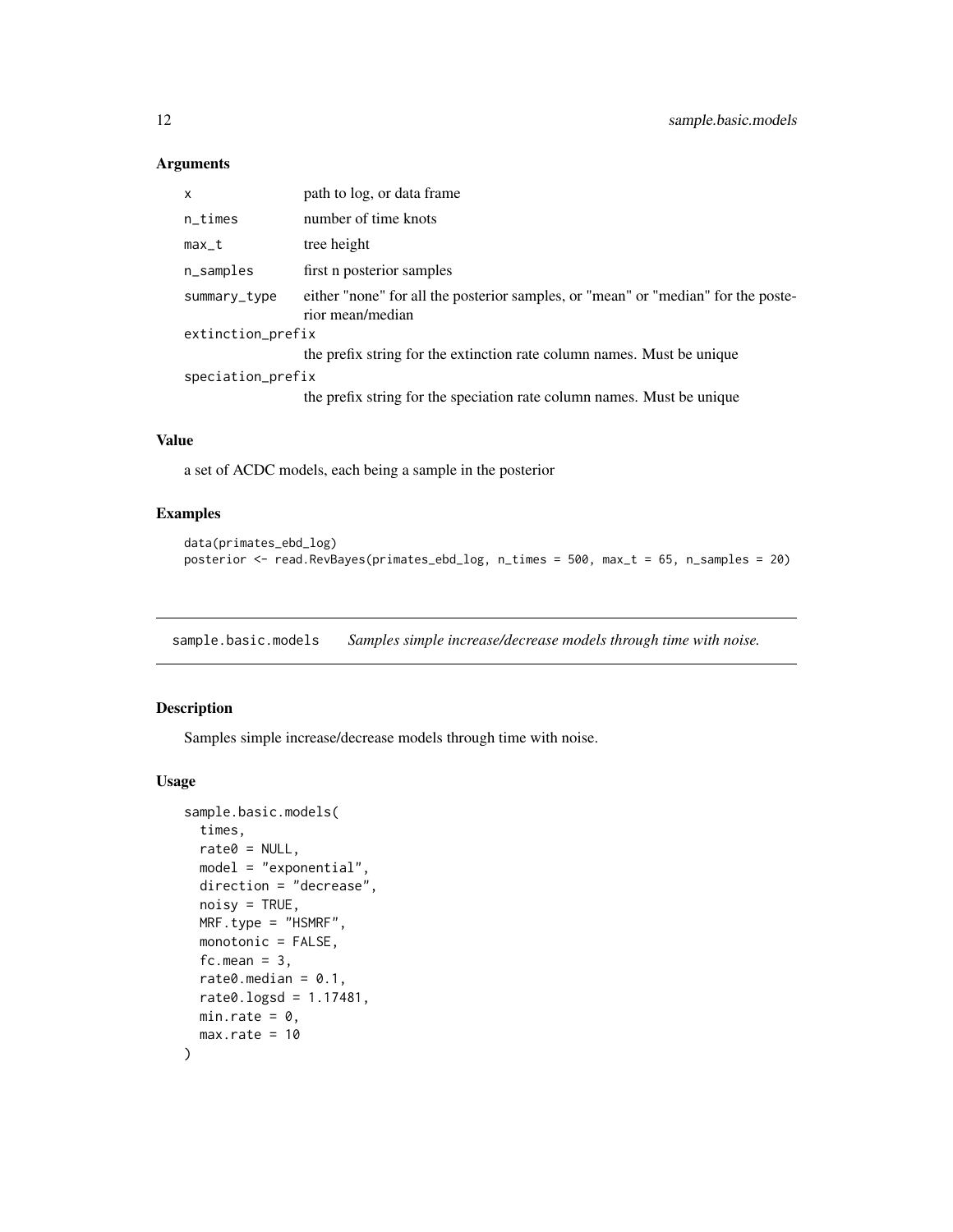#### Arguments

| times        | the time knots                                                                                                 |  |
|--------------|----------------------------------------------------------------------------------------------------------------|--|
| rate0        | The rate at present, otherwise drawn randomly.                                                                 |  |
| model        | "MRF" for pure MRF model, otherwise MRF has a trend of type "exponen-<br>tial","linear", or "episodic <n>"</n> |  |
| direction    | "increase" or "decrease" (measured in past to present)                                                         |  |
| noisy        | If FALSE, no MRF noise is added to the trajectory                                                              |  |
| MRF.type     | "HSMRF" or "GMRF", type for stochastic noise.                                                                  |  |
| monotonic    | Whether the curve should be forced to always move in one direction.                                            |  |
| fc.mean      | Determines the average amount of change when drawing from the model.                                           |  |
| rate0.median | When not specified, rate at present is drawn from a lognormal distribution with<br>this median.                |  |
| rate0.logsd  | When not specified, rate at present is drawn from a lognormal distribution with<br>this sd                     |  |
| min.rate     | The minimum rate (rescaling fone after after drawing rates).                                                   |  |
| max.rate     | The maximum rate (rescaling fone after after drawing rates).                                                   |  |

# Value

Speciation or extinction rate at a number of timepoints.

# Examples

data("primates\_ebd")

```
l <- approxfun(primates_ebd[["time"]], primates_ebd[["lambda"]])
mu <- approxfun(primates_ebd[["time"]], primates_ebd[["mu"]])
times <- primates_ebd[["time"]]
model <- create.model(l, mu, times)
mus <- sample.basic.models(times = times,
                               rate0 = 0.05,
                               "MRF",
                               MRF.type = "HSMRF",
                               fc.mean = 2.0,
                               min rate = 0.0,
                               max rate = 1.0model_set <- congruent.models(model, mus = mus)
model_set
```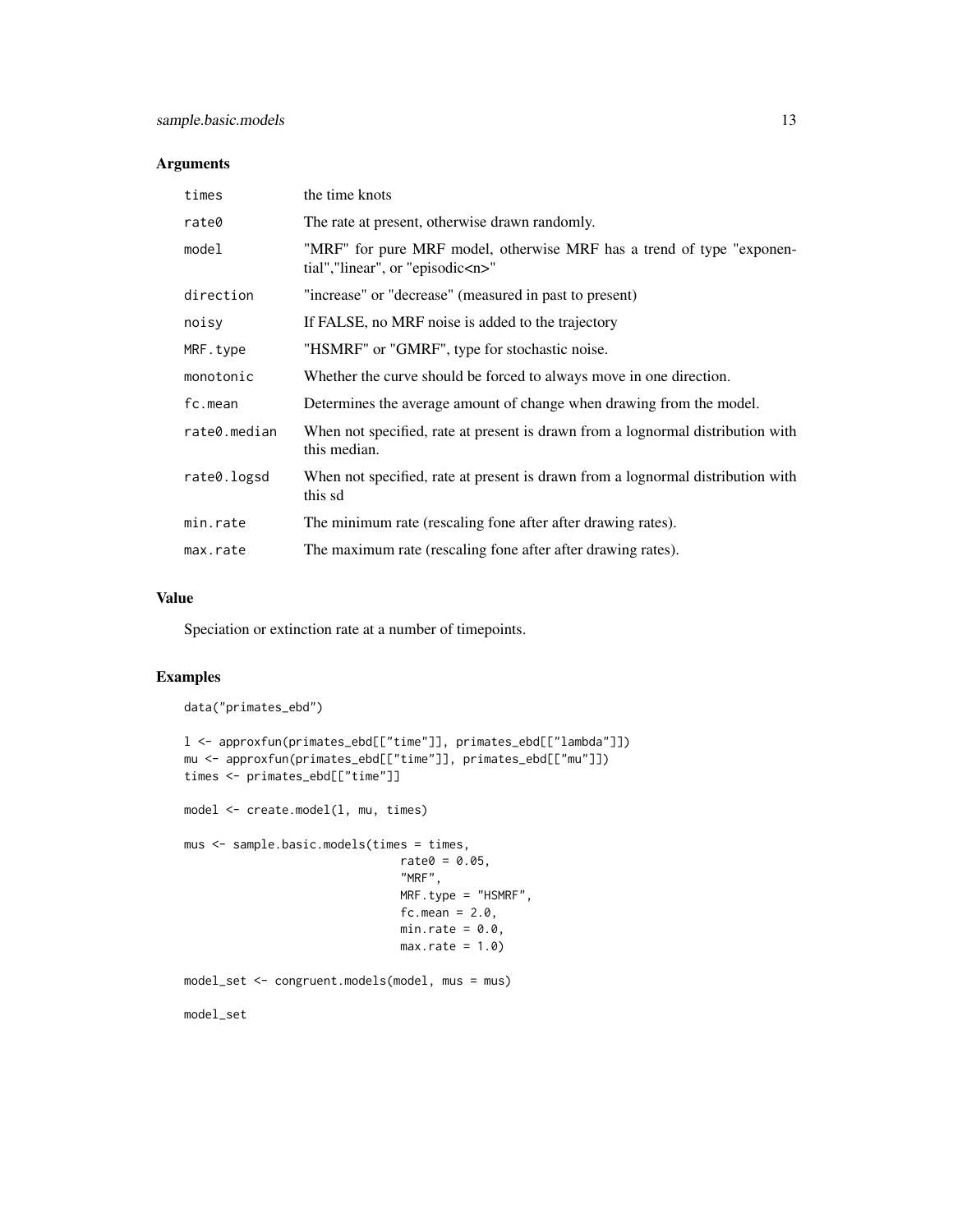```
sample.congruence.class
```
*Stochastic exploration of congruent models.*

# Description

Stochastic exploration of congruent models.

#### Usage

```
sample.congruence.class(
 model,
 num.samples,
 rate.type = "both",
 sample.speciation.rates = NULL,
  sample.extinction.rates = NULL
)
```
# Arguments

| model                   | the reference model, an object of class "ACDC"                              |  |
|-------------------------|-----------------------------------------------------------------------------|--|
| num.samples             | The pulled diversification rate function (measured in time before present). |  |
| rate.type               | either "extinction", "speciation", or "both"                                |  |
| sample.speciation.rates |                                                                             |  |
|                         | a function that when called returns a speciation rate function              |  |
| sample.extinction.rates |                                                                             |  |
|                         | a function that when called returns a extinction rate function              |  |

# Value

A named list with congruent rates.

```
data("primates_ebd")
```

```
l <- approxfun(primates_ebd[["time"]], primates_ebd[["lambda"]])
mu <- approxfun(primates_ebd[["time"]], primates_ebd[["mu"]])
times <- primates_ebd[["time"]]
model <- create.model(l, mu, primates_ebd[["time"]])
extinction_rate_samples <- function(){
   res <- sample.basic.models(times = times,
                             rate0 = 0.05,
                             model = "MRF",MRF.type = "HSMRF",
```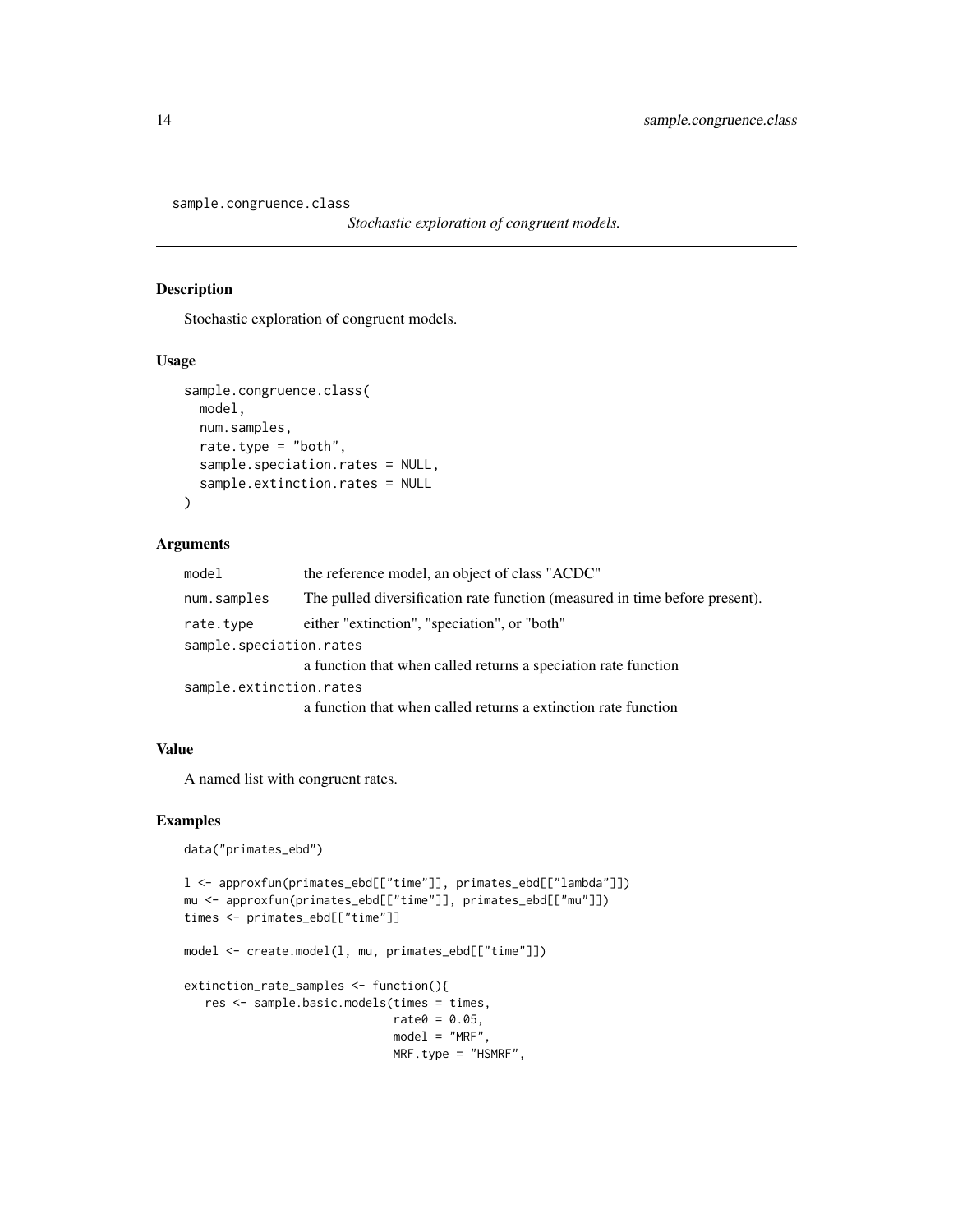```
fc.mean = 2.0,
                              min rate = 0.0,
                              max rate = 1.0return(res)
}
samples <- sample.congruence.class(model,
                                   num.samples = 8,
                                   rate.type = "extinction",
                                   sample.extinction.rates = extinction_rate_samples)
```
sample.congruence.class.posterior

*Stochastic exploration of congruent models for all samples in the posterior*

# Description

This function takes a posterior sample as input: a list of ACDC objects. It will then iterate over the samples, and for each posterior sample it will sample from the posterior class. It will sample using the [sample.basic.models](#page-11-1) function, and all additional parameters are passed to [sample.basic.models](#page-11-1).

#### Usage

```
sample.congruence.class.posterior(
  posterior,
  num.samples,
  rate.type = "extinction",
  ...
\mathcal{L}
```

| posterior   | a list of ACDC model objects                                                                                          |  |
|-------------|-----------------------------------------------------------------------------------------------------------------------|--|
| num.samples | The pulled diversification rate function (measured in time before present).                                           |  |
| rate.type   | either "extinction", "speciation", or "both"                                                                          |  |
| .           | Arguments passed on to sample.basic.models                                                                            |  |
|             | times the time knots                                                                                                  |  |
|             | rate0 The rate at present, otherwise drawn randomly.                                                                  |  |
|             | model "MRF" for pure MRF model, otherwise MRF has a trend of type "expo-<br>nential", "linear", or "episodic <n>"</n> |  |
|             | direction "increase" or "decrease" (measured in past to present)                                                      |  |
|             | noisy If FALSE, no MRF noise is added to the trajectory                                                               |  |
|             | MRF.type "HSMRF" or "GMRF", type for stochastic noise.                                                                |  |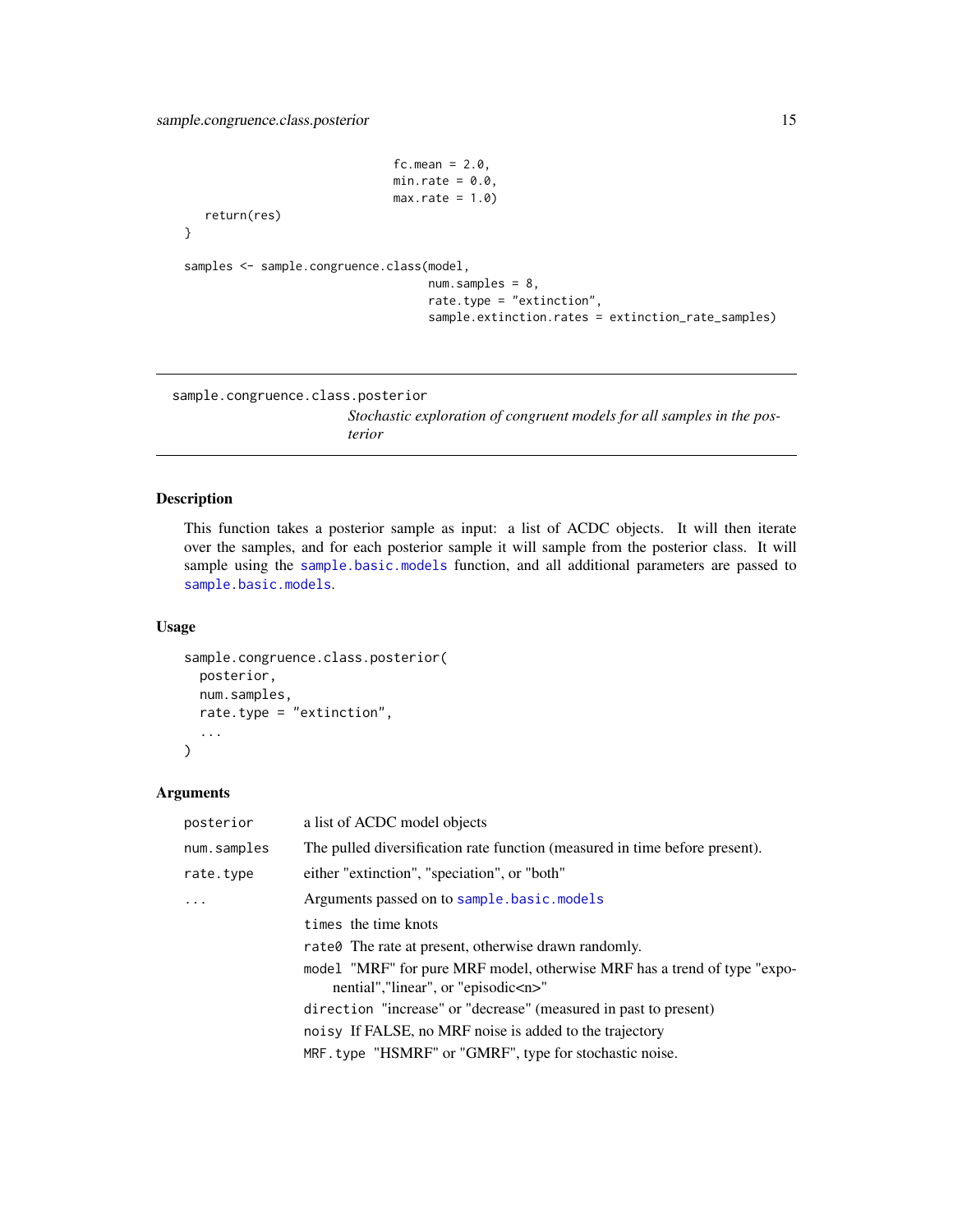- <span id="page-15-0"></span>monotonic Whether the curve should be forced to always move in one direction.
- fc.mean Determines the average amount of change when drawing from the model.
- rate0.median When not specified, rate at present is drawn from a lognormal distribution with this median.
- rate0.logsd When not specified, rate at present is drawn from a lognormal distribution with this sd
- min.rate The minimum rate (rescaling fone after after drawing rates).
- max.rate The maximum rate (rescaling fone after after drawing rates).

# Value

A named list with congruent rates.

#### Examples

data(primates\_ebd\_log)

posterior <- read.RevBayes(primates\_ebd\_log, max\_t = 65, n\_samples = 20)

samples <- sample.congruence.class.posterior(posterior,

```
num.samples = 20,
rate.type = "extinction",
rate0.median = 0.1,
model = "MRF",max rate = 1.0
```
print(samples)

sample.rates *Sample custom functions through time.*

# Description

Sample custom functions through time.

#### Usage

```
sample.rates(
  times,
  lambda0 = NULL,
  rsample = NULL,rsample0 = NULL,
  autocorrelated = FALSE
)
```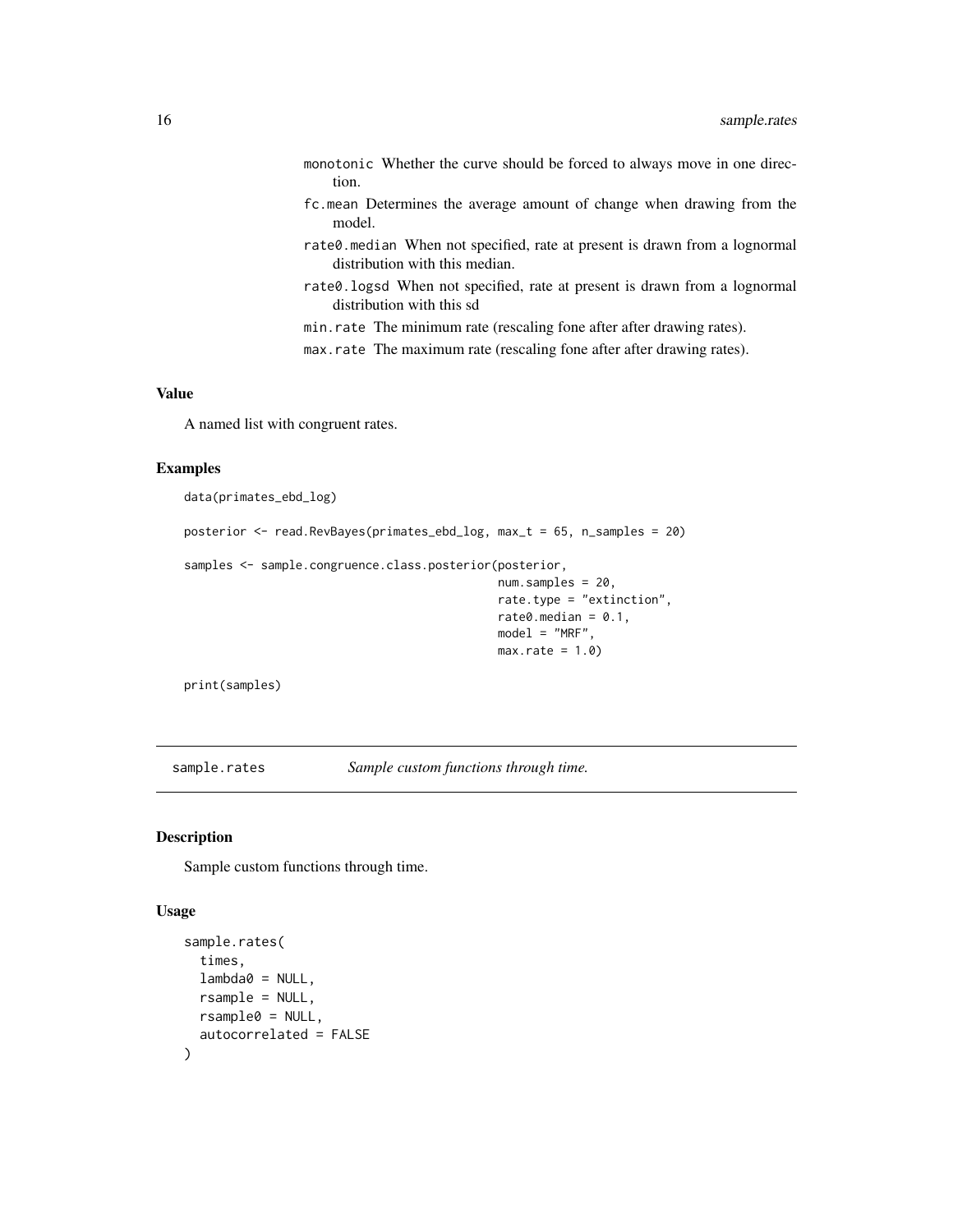# <span id="page-16-0"></span>Arguments

| times    | the time knots                                 |
|----------|------------------------------------------------|
| lambda0  | The rate at present                            |
| rsample  | Function to sample next rate                   |
| rsample0 | Function to sample rate at present             |
|          | autocorrelated Should rates be autocorrelated? |

#### Value

Sampled rate vector

#### Examples

```
data("primates_ebd")
l <- approxfun(primates_ebd[["time"]], primates_ebd[["lambda"]])
mu <- approxfun(primates_ebd[["time"]], primates_ebd[["mu"]])
times <- primates_ebd[["time"]]
model <- create.model(l, mu, times)
rsample \leq function(n) runif(n, min = 0.0, max = 0.9)
mu <- sample.rates(times, 0.5, rsample = rsample)
model_set <- congruent.models(model, mus = mu)
model_set
```
summarize.posterior *Summarize trends in the posterior*

# Description

Summarize trends in the posterior

#### Usage

```
summarize.posterior(posterior, threshold = 0.01, rate_name = "lambda",
return_data = FALSE, rm_singleton = FALSE, relative_deltas = FALSE)
```

| posterior | a list of ACDC objects, each one representing a sample from the posterior                        |
|-----------|--------------------------------------------------------------------------------------------------|
| threshold | a threshold for when $\Delta \lambda i$ should be interpreted as decreasing, flat, or increasing |
| rate name | either "lambda" or "mu" or "delta"                                                               |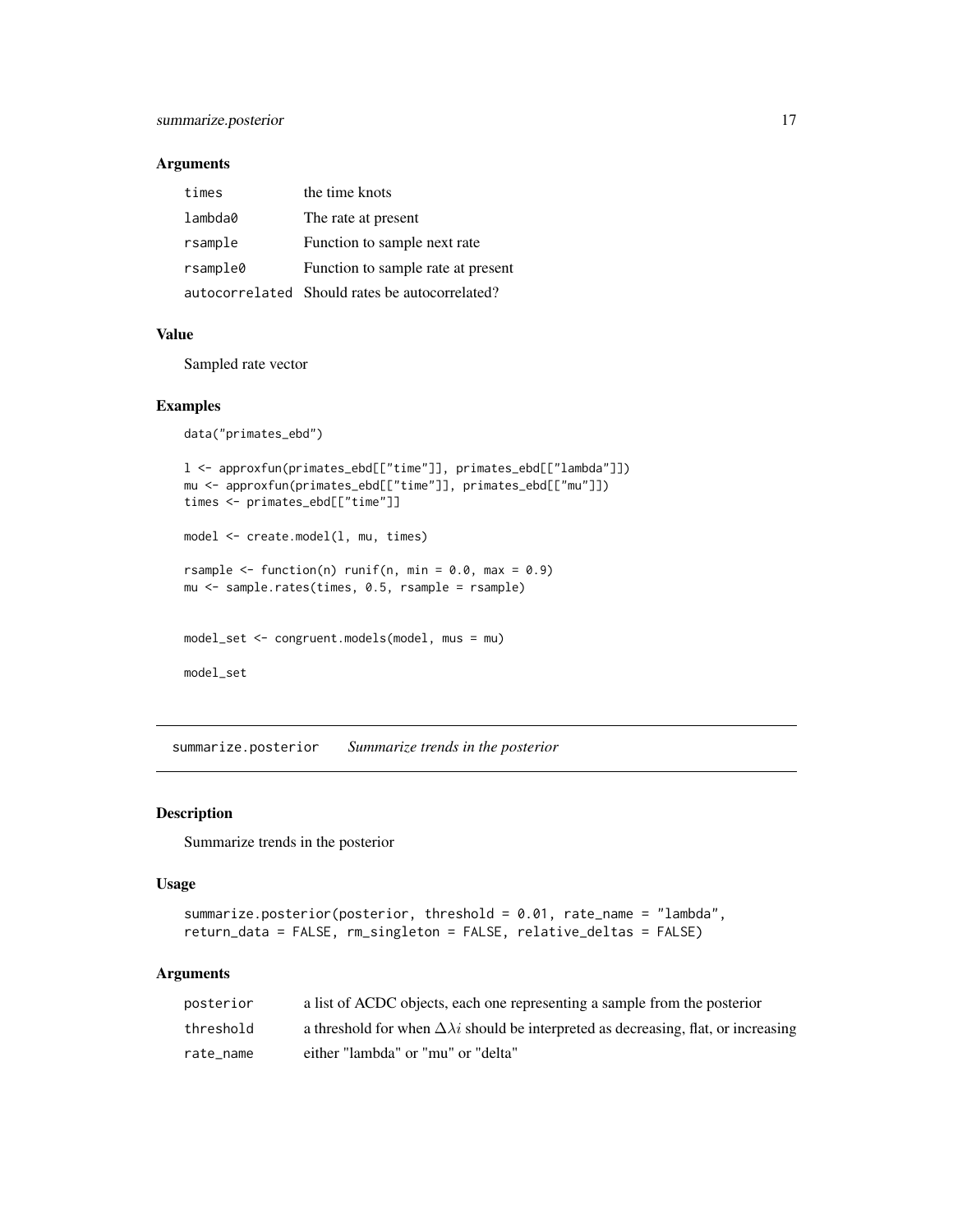<span id="page-17-0"></span>

| return data     | instead of plots, return the plotting data frames |                                                                              |
|-----------------|---------------------------------------------------|------------------------------------------------------------------------------|
| rm_singleton    | ancient                                           | whether or not to remove singletons. Pass starting at present, going towards |
| relative deltas |                                                   |                                                                              |

whether to divide  $\Delta \lambda i$  by the local lambda value

# Value

a ggplot object

# Examples

```
data(primates_ebd_log)
```
posterior <- read.RevBayes(primates\_ebd\_log, max\_t = 65, n\_samples = 20)

samples <- sample.congruence.class.posterior(posterior,

```
num.samples = 20,
rate.type = "extinction",
rate0.median = 0.1,
model = "MRF",
max rate = 1.0
```
 $p \leq -$  summarize.posterior(samples, threshold = 0.05)

summarize.trends *Summarize trends in the congruence class*

#### Description

Summarize trends in the congruence class

# Usage

```
summarize.trends(model_set, threshold = 0.005, rate_name = "lambda",
return_data = FALSE, rm_singleton = FALSE, relative_deltas = FALSE, group_names = NULL)
```

| model_set       | an object of type "ACDCset"                                                                                |  |
|-----------------|------------------------------------------------------------------------------------------------------------|--|
| threshold       | a threshold for when $\Delta \lambda i$ should be interpreted as decreasing, flat, or increasing           |  |
| rate_name       | either "lambda" or "mu" or "delta"                                                                         |  |
| return_data     | instead of plots, return the plotting dataframes                                                           |  |
| rm_singleton    | whether or not to remove singletons. Pass starting at present, going towards<br>ancient                    |  |
| relative_deltas |                                                                                                            |  |
|                 | whether to divide $\Delta \lambda i$ by the local lambda value                                             |  |
| group_names     | a vector of prefixes, if you want to group the models in a facet. For example<br>'c("reference", "model")' |  |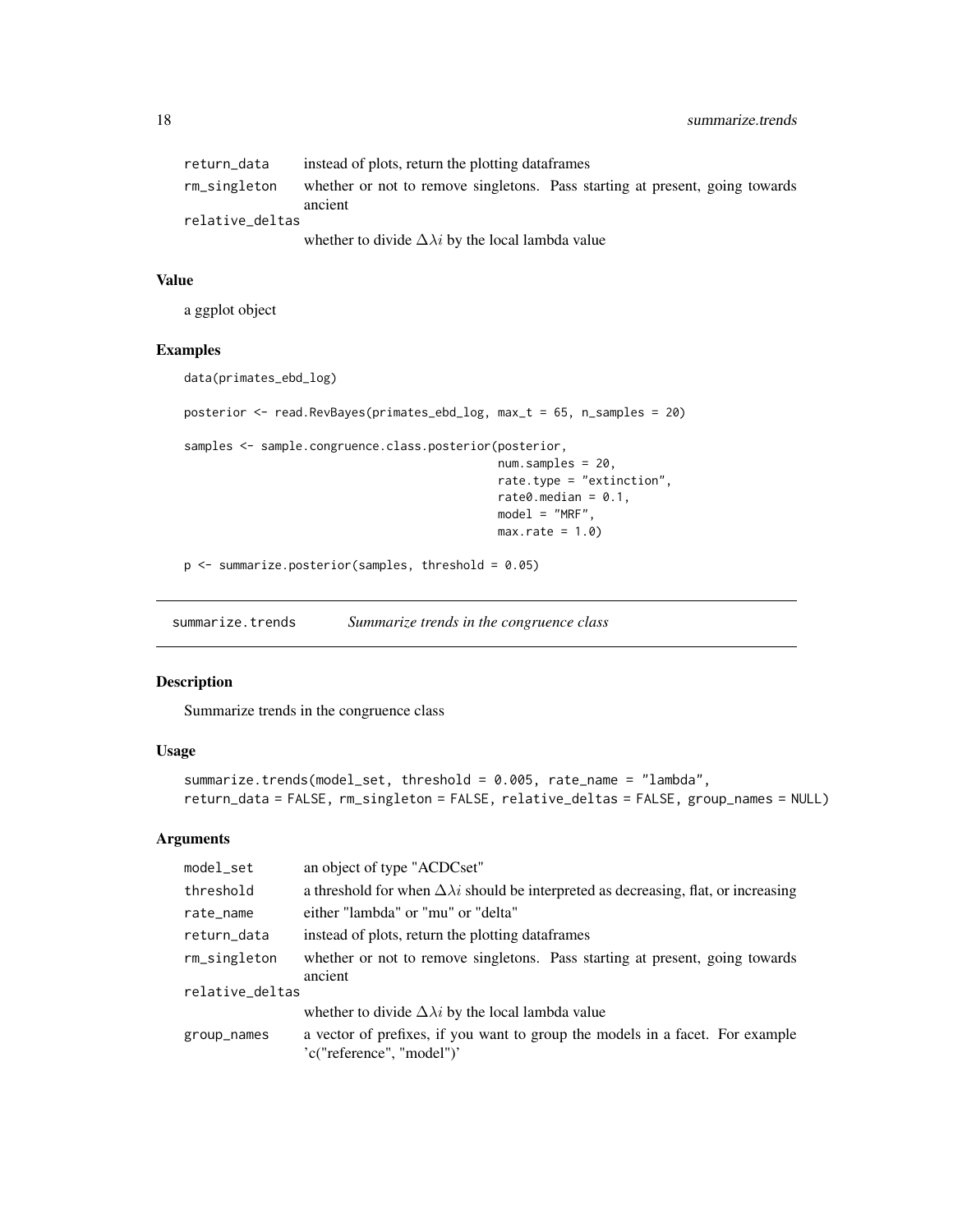summarize.trends 19

# Value

a patchwork object

```
data(primates_ebd)
lambda <- approxfun(primates_ebd$time, primates_ebd$lambda)
mu <- approxfun(primates_ebd$time, primates_ebd$mu)
times <- seq(0, max(primates_ebd$time), length.out = 500)
reference <- create.model(lambda, mu, times = times)
mus <- list(function(t) exp(0.01*t) - 0.01*t - 0.9,
            function(t) exp(-0.02*t) - 0.2,
            function(t) exp(-0.07*t) + 0.02*t - 0.5,
            function(t) 0.2 + 0.01*t,
            function(t) 0.2)
model_set <- congruent.models(reference, mus = mus)
p <- summarize.trends(model_set, 0.02)
```